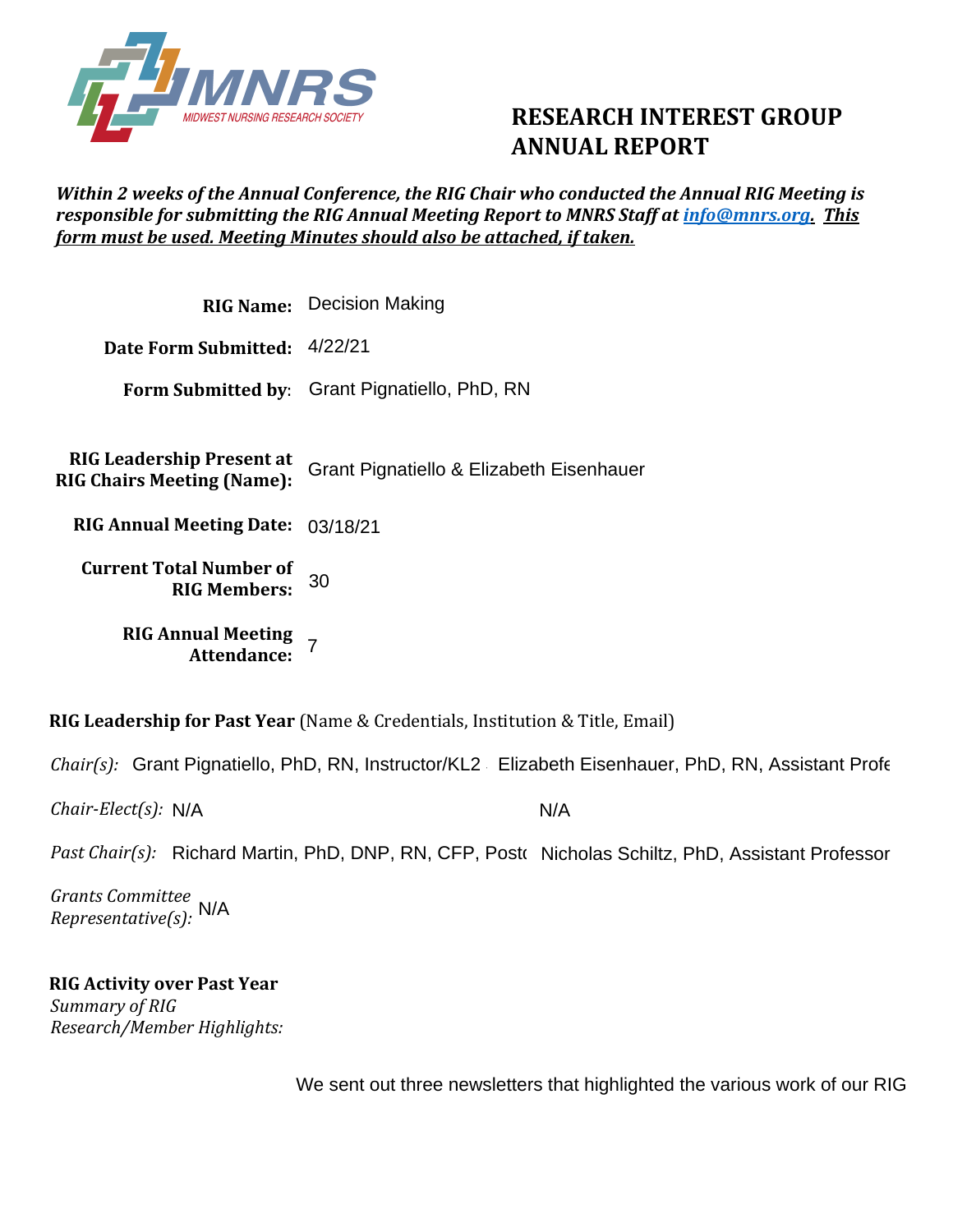*Summary of Symposium Activities:*  N/A

*Summary of RIG Award Activities:* 

New Investigator Award - Kelly Wierenga PhD, RN. (1 of 2 applicants)

*Summary of Additional RIG Activities, as applicable:*

N/A

#### **MNRS Charges of the Strategic Plan**

*How does this RIG support Research & Implementation? (i.e. symposia, newsletters:* Newsletters, social networking

*How does the RIG support a diverse membership (i.e. DNP, students, other new members, retainment, practice partners)?:*

*How has your RIG worked to increase RIG membership and communications? (newsletter, website, communication reps, Groupsite and Listserv):* This is currently a part of the RIG that we are trying to improve, given t<br><br>We have been unable to. Email responsivity is low, even with reminder

*How are your supporting the MNRS goal of member engagement? (ex. Awards, symposia, mentoring, involvement, Groupsite activity/discussions/media/file sharing):* We have offered awards, yet only 2 people applied for a single award.

### **Planned RIG Leadership for Upcoming Year** (Name & Credentials, Institution & Title, Email)

*Chair(s):*  Grant Pignatiello

*Chair-Elect(s):*  N/A

*Past Chair(s):*  Elizabeth Eisenhauer